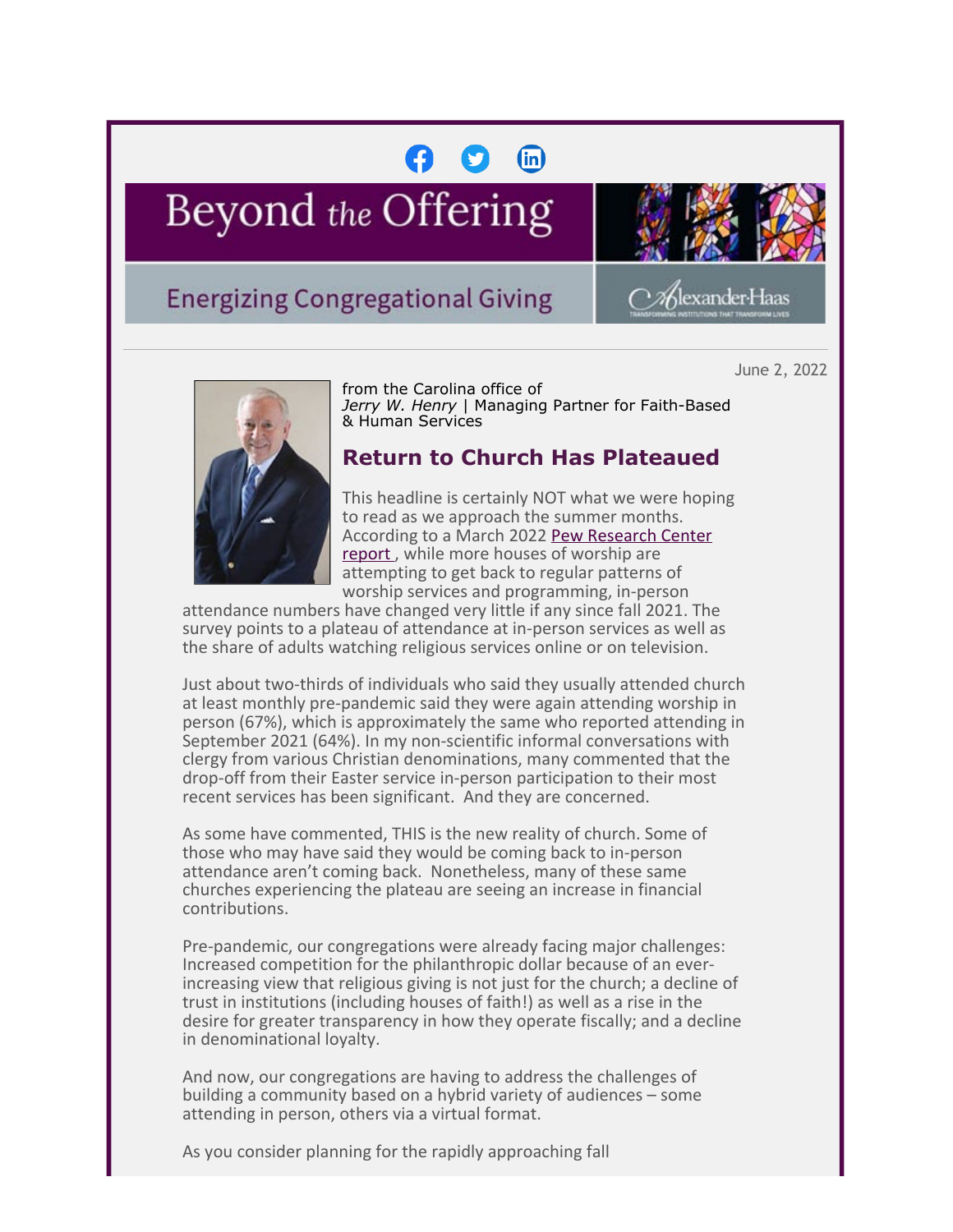stewardship/annual giving season and for your next year's budgeting process, I offer three opportunities for your consideration:

**1. Highlight the multiple ways someone can give financially to support the congregation's budget and ministries whether in person or virtually.** Don't forget to address your live streaming or online video participants directly to invite their participation during the offertory in your service. Even the more liturgical churches are altering their offertory language to be inclusive of those attending through video channels as well as those attending in person by saying something akin to "Creator God, gather our gifts from the four sacred directions as we give you thanks." [Thanks to The Rev. Kay Sylvester, Rector at St. Paul's Episcopal Church in Tustin CA for these words.]

**2. Ramp up your use of the various channels of social media.** Church giving online continues to increase and people are turning to mobile communications now more than ever. Remember that 49% of all church transactions are now done with credit cards and 60% of those giving to churches are willing to use digital formats. [\(NP Source\)](https://cl.exct.net/?qs=ea9133e30d54c6fe217a6d8660b78803a3e83a21aed2740ab3faa14bc9aaf3be70c007982af65733298217a4983fe55b) Make it easy for your members to contribute by placing hyperlinks or "give" buttons in prominent locations in all social media as well as on your congregation's webpage. And make sure that your website is mobile friendly!

**3. Give your members a reason to participate financially by being specific in your request.** Growing up in the 1950's and 1960's, I recall that all that our church had to do was say, "You need to give this year," and we as members would respond. Today, when clergy leaders say, "You should give," more people ask (or at least think this if they don't outright ask it) "WHY?" How is my money going to be used? What does the church need? Why is generosity important? Why should I give to you and not to other organizations that are doing good work? Have answers to these questions and be prepared to share this information – and to share it often!

In the months ahead, as our congregations determine what attendance will look like and how that might affect giving, be open to change and new opportunities. Even if in person attendance has plateaued, there are still opportunities for us to engage our members.

#### **We Are Here to Help!**

Do you need help with assessing your congregation's planning for next year? Our church consultants are here to guide you.

Alexander Haas is dedicated to helping churches/congregations build strong fundraising programs to meet both immediate and long-term objectives for mission and ministry.

Simply send us some basic information **[using this link](mailto:j.henry@alexanderhaas.com?subject=Let)** and we will reach out to get the ball rolling.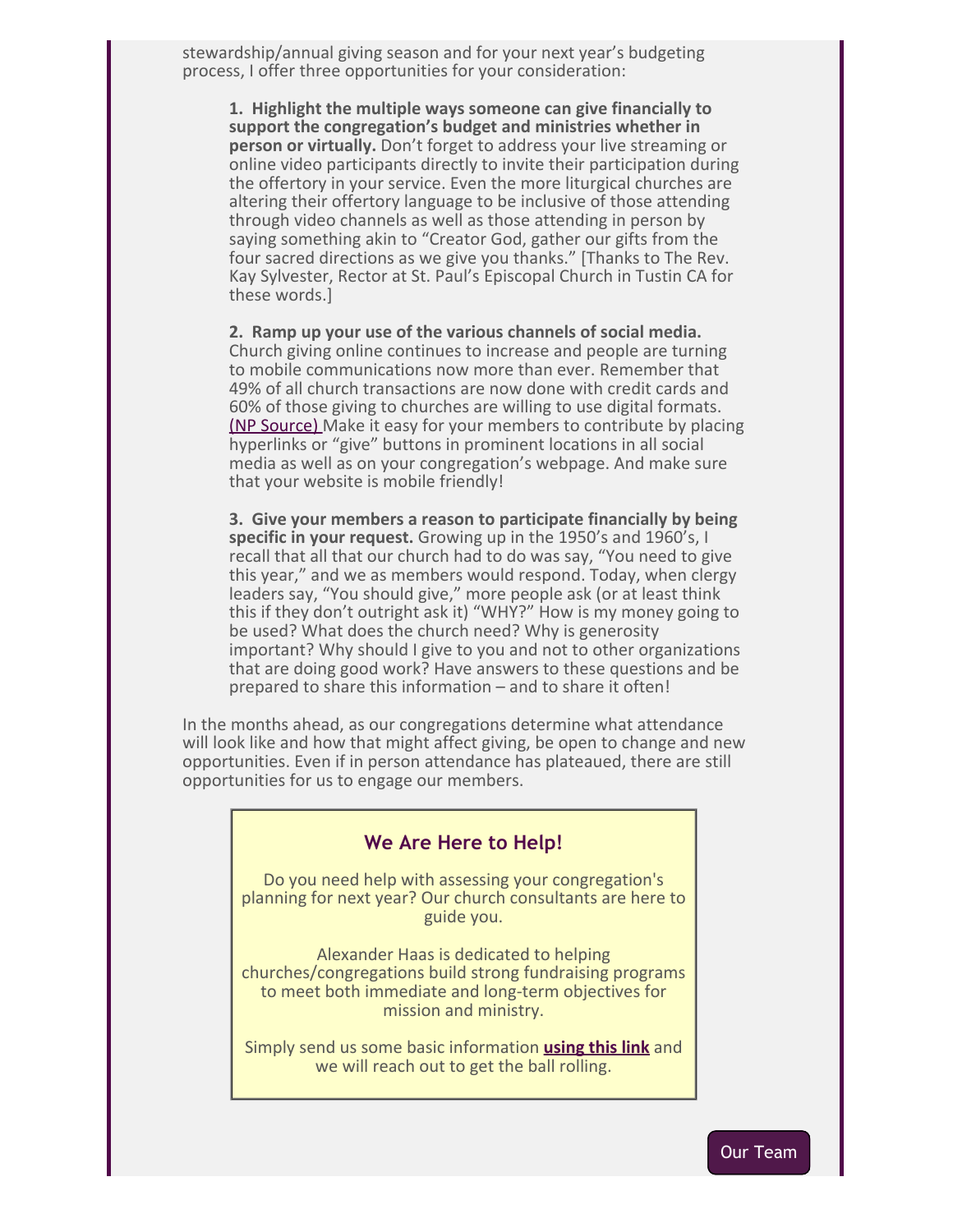

Please join us for the release of **Giving USA Results for 2021** Tuesday, June 21, 2022

Giving USA Presentation & Reception In-Person & Zoom 4:00pm Presentation 5:00pm Reception

In-person Location CHRIS<sub>180</sub> 1030 Fayetteville Road SE, Atlanta, GA 30316

Presented by Alexander Haas in partnership with AFP Greater Atlanta Chapter

Despite the Pandemic, giving in 2020 reached an all-time high. Is it possible that government stimulus and a souring stock market could drive giving to a new high in 2021, even in a vear that included more Covid restrictions and historic supply chain disruptions? David King's presentation of Giving USA Foundation's Annual Survey of Giving will offer an in-depth look as to how nonprofits are performing and share trends in giving. We hope you will join us.

Reservations are required. Click here for more information and to register.

#### **Churches Still Helping Churches**

A fundraising campaign to help small churches during the COVID-19 pandemic has been extended with a \$100,000 donation to congregations of the Church of God in Christ. The **Churches Helping Churches** initiative started early in the pandemic in 2020 with an emphasis on larger congregations helping smaller ones at risk of closing. The relief fund benefited recipients in low-income neighborhoods disproportionately affected by the resulting economic shutdown. In the end, \$3,000 grants were distributed to 450 U.S. congregations, totaling \$1.4 million. But even though the active fundraising for the campaign ended, money still came in over the past year. *RNS, 5-27*

#### **Southern Baptists 19% Attendance Drop, COVID to Blame**

The only other growth Southern Baptists saw in 2021 was in financial giving. Contributions increased by \$304 million for a total of \$11.8 billion overall. The average in-person weekly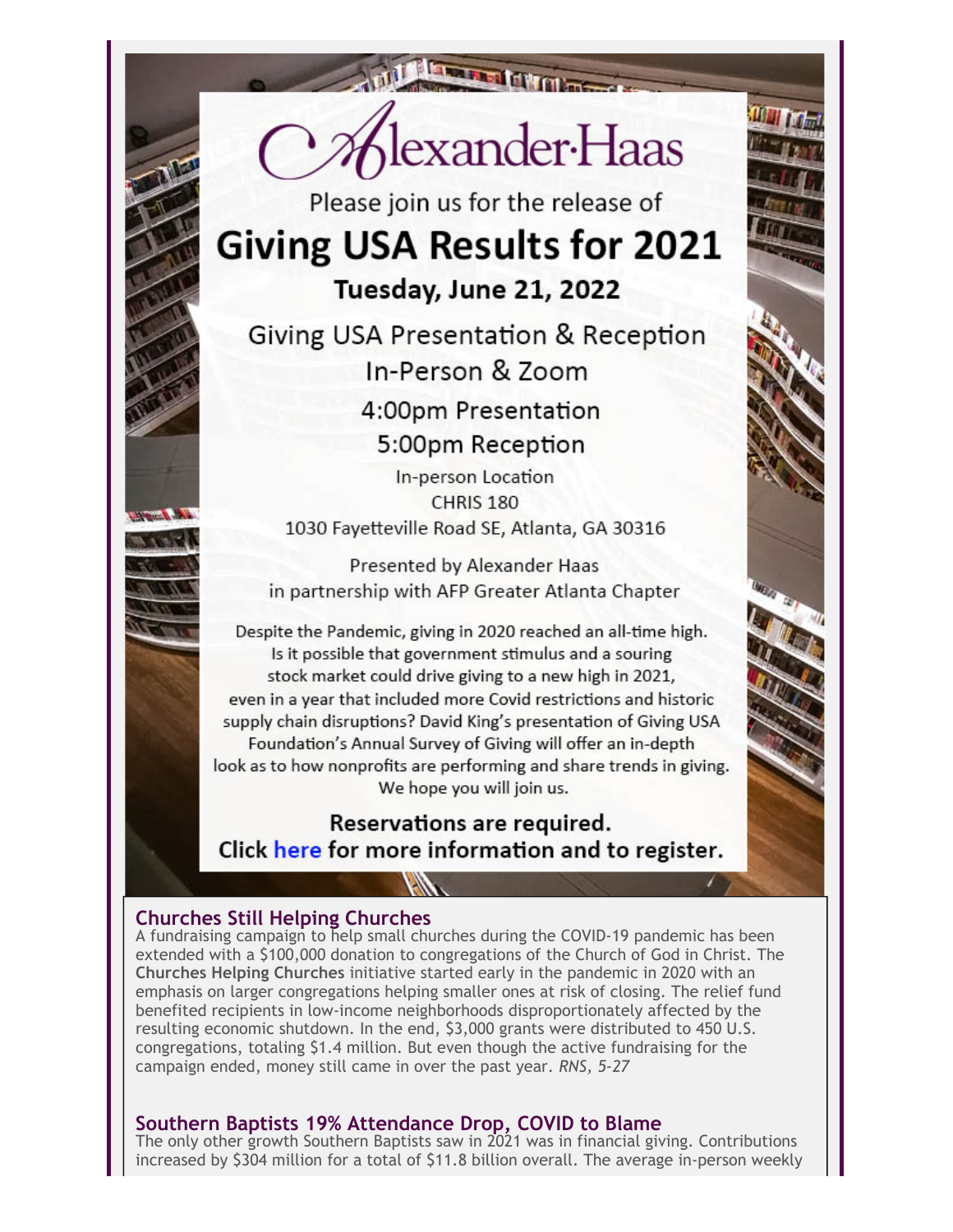attendance at Southern Baptist Convention churches declined 18.75%, from 4,439,797 in 2020 to 3,607,530 in 2021. Christian education saw an even larger decrease of 22.15%, with Sunday school, Bible study and small groups reduced from 2,879,130 to 2,241,514. And membership is continuing its decline of many years with a 3% loss, from 14,089,947 in 2020 to 13,680,493 in 2021. In addition to continuing loss in membership, there was a drop in total number of congregations for the fourth year in a row. Congregations in 2021 totaled 50,423, down from a peak of 51,920 in 2017. *RNS, 5-12*

#### **Ramadan Calls for Giving, \$1.8M in '21**

Muslim Americans gave \$1.8 billion in zakat funding to domestic and international causes in 2021, according to a new report released today by the **Muslim Philanthropy Initiative at the Indiana University Lilly Family School of Philanthropy at IUPUI.** The average Muslim American household donated \$2,070 of zakat funds to charity. Zakat, the third of five pillars of Islam, is an obligatory act of giving. While there is no prescribed time for zakat or sadaqa, many American Muslims fulfill charitable obligations during Ramadan, when charity is emphasized. *PND, 4-21*

#### **The Chronicle of Philanthropy to Become Nonprofit**

*The Chronicle of Philanthropy* announced plans to become an independent nonprofit organization. In September 2020, the publication entered a partnership with the Associated Press and the Conversation, which added five AP and Chronicle journalists to cover the nonprofit sector and created a yearlong fellowship program designed to help local and regional news organizations better cover the social sector. As a nonprofit, the Chronicle intends to expand its staff with at least 13 new positions, including at least eight new editorial staff, and expand its technology and business teams. It aims to double its revenue and number of subscribers within five years. *COP, 5-6*

#### **Trust in Nonprofits Falls Slightly**

While there is room for U.S. institutions across the board to increase public trust, a majority of respondents to a new survey believe nonprofits will do what is right for society. The third annual *Trust in Civil Society* survey found that 56% of Americans said they trust nonprofits, down 3 percentage points from the 2020 benchmark study (59%). Trust in philanthropy edged down from 36% to 34% during the same period. According to the survey, financial well-being and education are major drivers of trust, and trust of nonprofits among women fell during the pandemic. *PND, 5-21*

#### [Our Facebook](https://cl.exct.net/?qs=ea9133e30d54c6fe0d7b67dafe8a2261111dac19abce88a02fe55d5ed7189cb7c76690399f6a4130bfcba180b311f2c6)

[Our Linkedin](https://cl.exct.net/?qs=ea9133e30d54c6fe7f356ac90ad526199ee4882cb143667648e229a3967572832bc6d2191c18ae741f8baffd65a5b3bf)

#### **Welcome New Client Partner**



#### **We Know Faith-Based Organizations**

For more than 35 years, Alexander Haas has been a fixture in the nonprofit community. We are honored to have worked with both large and small faith-based organizations, helping sow the seeds of compassion, hope and charity. Take a look at our list of religious